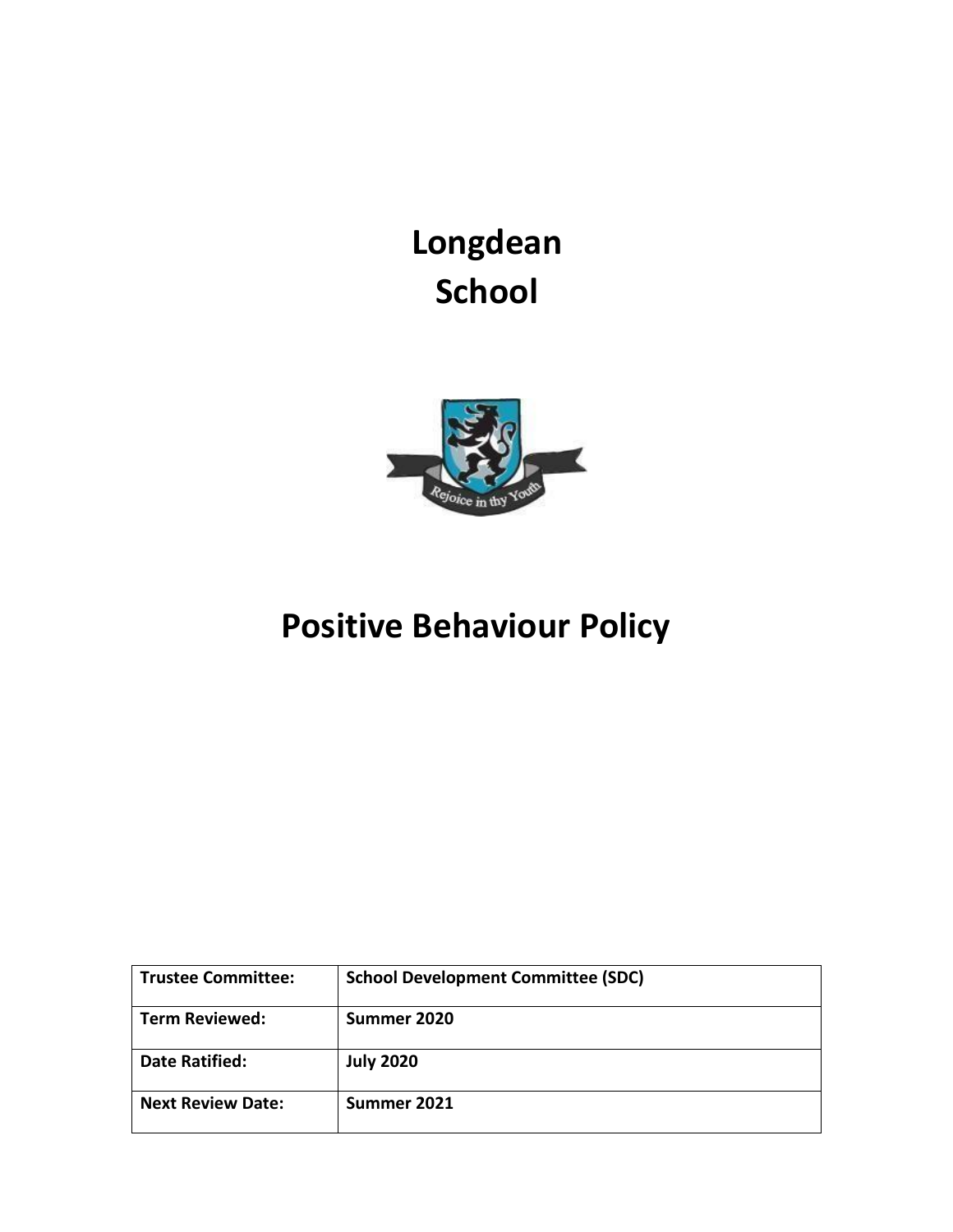## **Policy Statement:**

Longdean School is an inclusive multi-cultural school where the aim is for every student to be able to say 'I am proud of who I am and what I have achieved today'. The aim of the Rewards element of the policy is to recognise and reward students for the positive contributions made within lessons and to the learning environment at Longdean School. Sanctions are in place to provide a framework for students to manage their own behaviour, should their conduct potentially jeopardise the learning of others. The policy has the optimal climate for learning at its heart and also aims to develop a greater understanding of tolerance and respect for others within a cohesive community based on genuine mutual regard.

## **Rewards**

At Longdean, we believe that good behaviour is best promoted by recognising and rewarding instances of good behaviour.

**1.** A drop down menu can be accessed to reward students during lessons. Students can be awarded one, two or three House points, at the teacher's discretion. A 'Student of the Lesson' reward can also be accessed through this drop down menu.

The points are awarded for Attitude to Learning, distinct aspects of which may include: attendance, punctuality, effort, attentiveness, co-operation, resilience, determination, engagement, homework quality, quality of written work, independence, self-organisation, keeping to deadlines, contributing to class discussions and group working. This mirrors the areas of Attitude to Learning that our teaching staff actively promote in lessons.

**2.** A student of the lesson award may be given to up two students at the end of the lesson if the teacher decides that this is appropriate. One student of the lesson award equates to five House Points. However, the emphasis has to be firmly upon a student going above and beyond their 'normal' level.

**2.1** At the end of every half term, the Student of the Lesson award data are filtered and every student who has been given the award receives a letter of commendation. The letter will cite how many such awards have been given, as well as the subject areas in which they have been given.

**3.** The Behaviour totals (negative points) can also be viewed at the same time as Achievement points, thereby allowing a net overall House Point score to be calculated for each student. This system provides an additional source of information for staff and parents relating to that student.

**5.** As of 2019-20, students will be recognised for exceptional achievement in specific areas of school life, such as sports, performance or public speaking. This recognition will come in the form of 'half colours' and 'full colours'. Thresholds for half colours and full colours will be set by departments; the reward will come in the form of badges, certificates and a presentation to parents.

**6.** Once the number of House Points attained by a student has progressed beyond a certain threshold then a certificate will also be awarded. This is done through SIMS which is set to automatically print a certificate when a student passes a particular milestone. The certificate is then placed into the tutor group communication folder by office staff and handed out by the form tutor during registration. Students who achieve a Gold certificate or above are presented with their certificate in Reward assemblies at the end of each term. The following thresholds apply: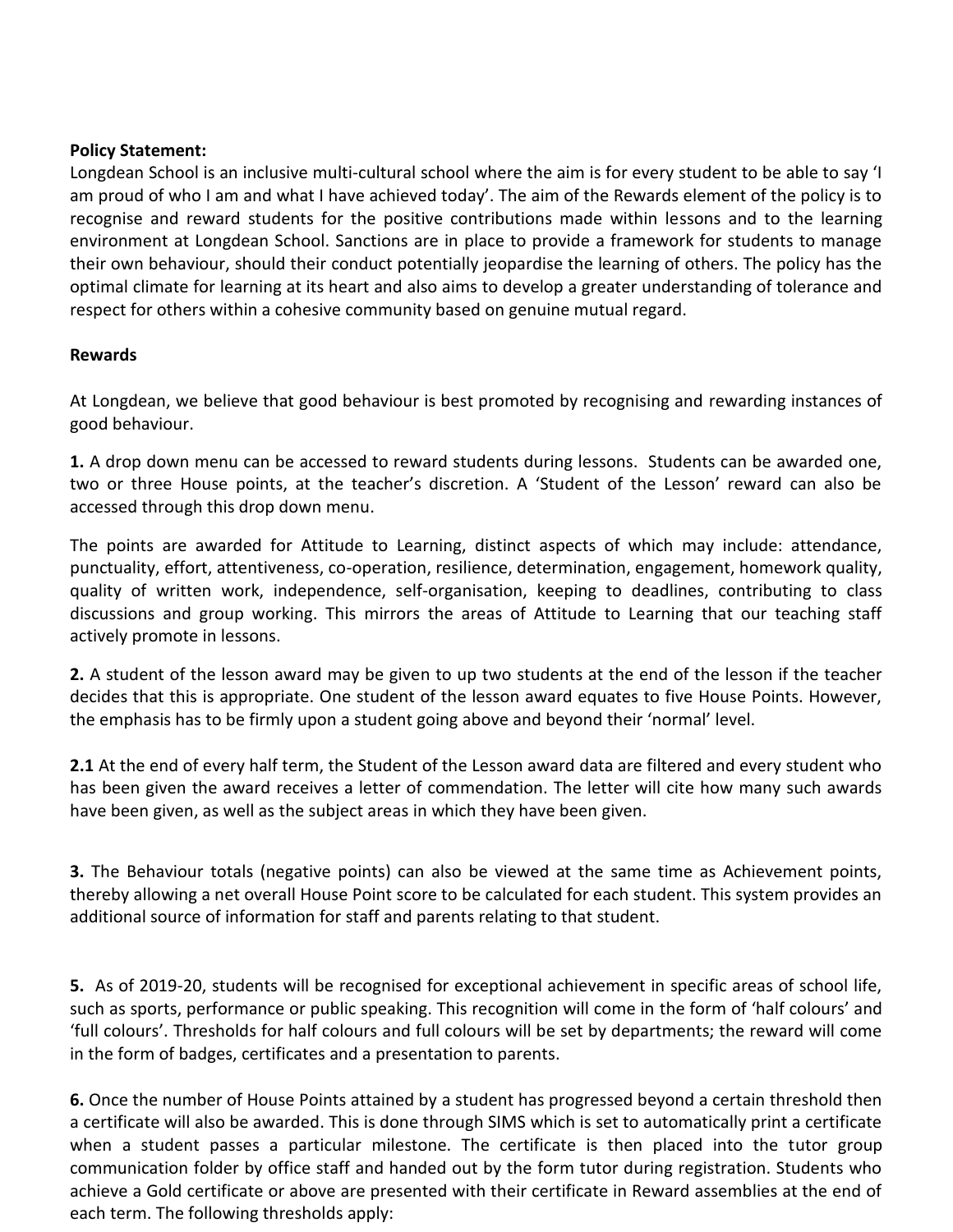|                     | Threshold               |  |
|---------------------|-------------------------|--|
| <b>Bronze</b>       | 30 House Points         |  |
| Silver              | 100 House Points        |  |
| Gold                | 200 House Points        |  |
| Platinum            | <b>300 House Points</b> |  |
| Diamond             | 400 House Points        |  |
| Headteacher's Award | 500 House Points        |  |

**7.** At the end of each week, every member of staff will nominate two students for a 'praise postcard'. This will be delivered to the student via their form pouch.

#### **Sanctions**

**1** We believe that sanctions are only effective if they are applied in a clear and consistent manner. The aim is not that our set of sanctions acts as a measure in itself to control behaviour. The modelling of our values and the work done by our teachers are the primary driving forces in shaping behaviour. Our sanctions give students the opportunity to manage their own behaviour, through recognition of where their behaviour exists on an escalating scale. All behaviour stages are linked to the climate for learning.

**1.1** Teachers are expected to set up their classroom in a manner that promotes good behaviour. To that end, there are certain non-negotiable aspects of staff conduct that are intrinsically linked with positive student behaviour. Staff are expected to:

- Plan well-structured lessons, which stimulate learning.
- Mark books and assessments in a way that promotes a sense of mutual engagement.
- Begin lessons with a clear, tangible objective, which is reviewed at the end.
- Seat students in a way that best promotes a positive climate for learning.
- Behave in a manner that builds a positive climate for learning.

In addition, teachers are expected to use their STEPS training to contextualise behaviour, as and when appropriate.

**1.2** For their part, students should conduct themselves in a manner that fits our school's ethos by aiming to adhere to the following values:

- Arrive at lessons ready and equipped to learn.
- Arrive at lessons calmly.
- Make positive verbal contributions to lessons.
- Comment positively on the actions of your peers.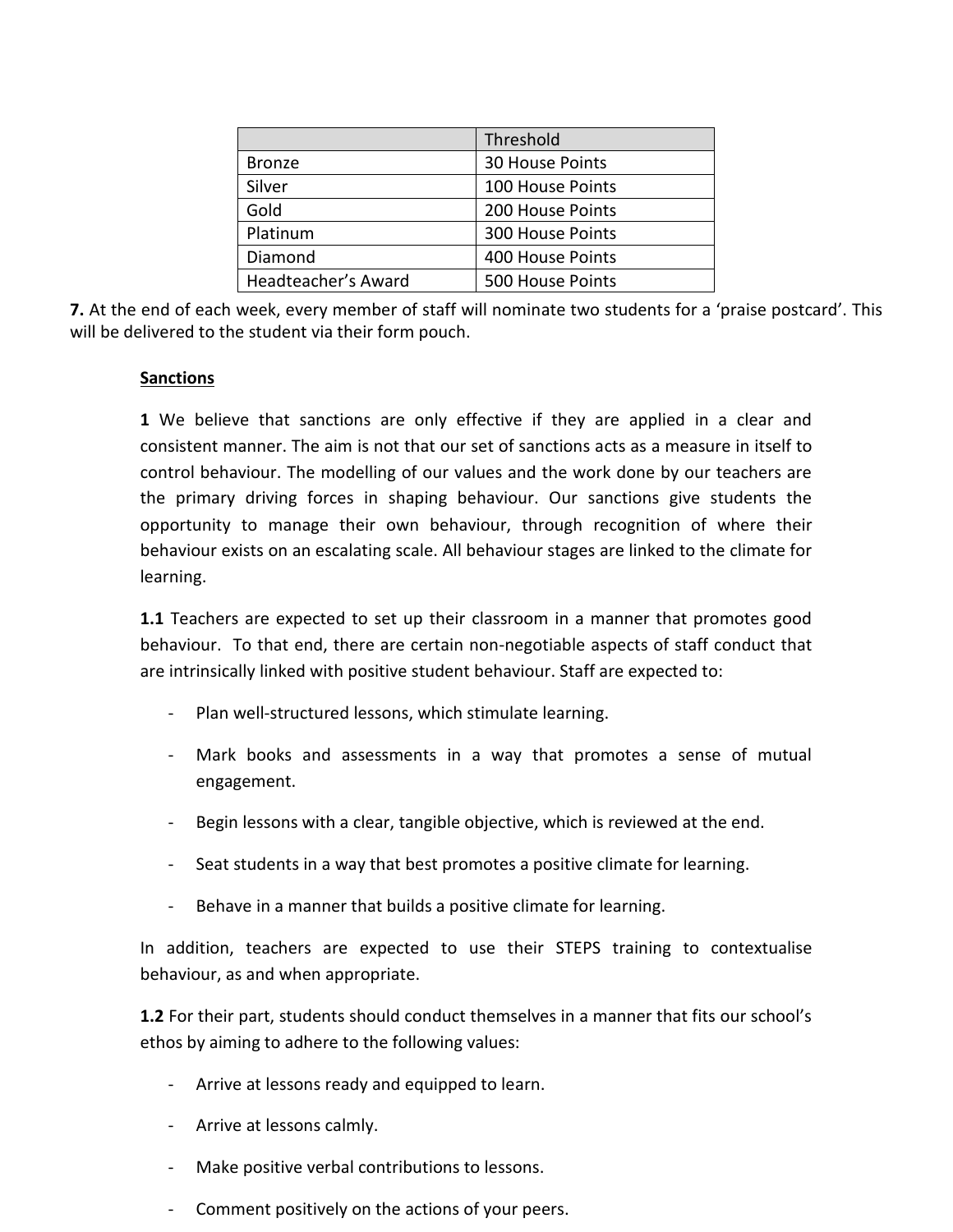- Listen carefully when your teacher sets up tasks.
- Understand the impact that one person's behaviour can have on a community.
- Take pride in your appearance, your conduct and the things you say.
- Develop aspiration and share it with your teachers and other students.
- Use technology responsibly.
- Try your best at all times.

## **2 Sanction Stages**

Whilst these expectations of staff and students will usually promote a productive learning environment, there are times when a student's conduct still warrants a sanction. In such instances, staff will apply our consequence stages, which will be applied consistently throughout the school. It is hoped that this will result in the student managing their conduct effectively, through being able to recognise the stages that their behaviour reflects. Should this continue to be the case after a student reaches the C3 stage, they will be removed from the lesson through the school's 'on call' system. This will ensure that they can no longer disrupt the learning of the class.

## **2.1 Restorative work in C3 same day sanctions**

Restorative justice should be employed to facilitate a positive working relationship between the member of staff and the student concerned. This should be done in the controlled conditions of the detention, as opposed to interrupting the T&L of the class during the lesson. Members of staff should attend the start of C3 Detentions to begin restorative work and discuss issues concerning the sanctioned pupil.

This brief meeting should take no longer than 5 or 10 minutes; research and evidence prove that it is crucial in ensuring that the following lessons do not suffer from continued disruption from the same student. SLT and the Behaviour Manager will be on hand to help facilitate the Restorative Justice conversation should the need arise. Members of staff will be supported through this process as it is a crucial element in ensuring outstanding T&L.

## **2.2 Monitoring low level disruption**

Directors of House monitor low level disruption as much as possible. As a minimum, this is on a daily basis. Should persistent low level disruption occur, there are a number of steps that the DOH may undertake, in line with the flowchart given as an appendix at the back of this policy.

## **3. Use of isolation and referrals for internal exclusion**

Internal exclusion differs from isolation, in that it takes place between 8:00-6:00. Both sanctions take place within the same area. As detailed on the sanctions grid, internal exclusion is used when the behaviour is more serious than that which warrants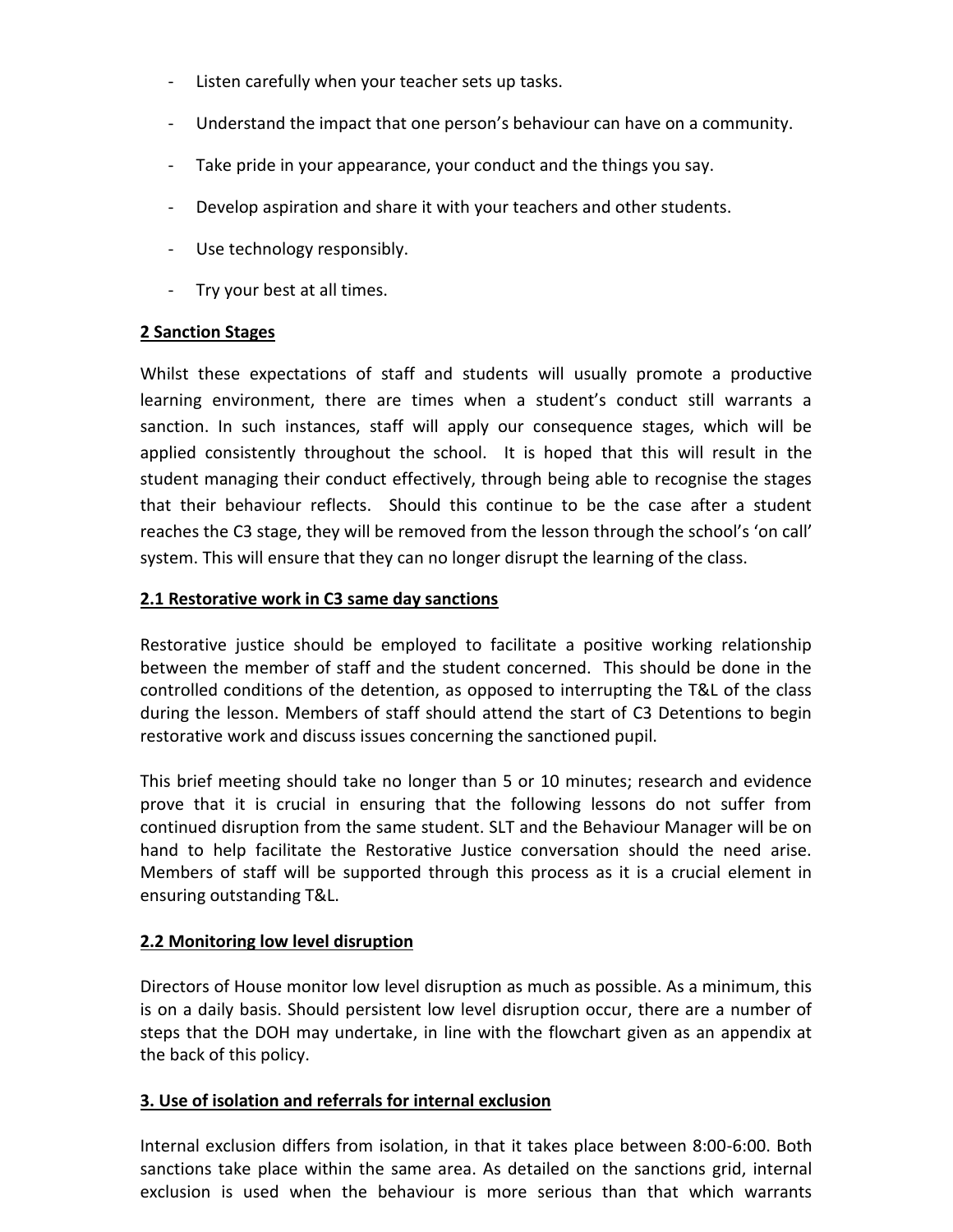isolation. Students can be placed in isolation either for behaviour of the type documented on the grid, or for persistent poor behaviour, at the discretion of the DOH.

**3.1** The process to refer a student for internal exclusion is as follows:

1. Director of House to sanction recommendation for student to attend internal exclusion. The length of the referral is at the discretion of the DoH based on a broad range of information, including written statements from staff and pupils and SIMS data.

2. Director of House to complete internal exclusion form and pass to Behaviour Manager.

3. Director of House to contact parents to inform them of decision and discuss their child's BfL.

4. Forms sent to Behaviour Manager. Behaviour Manager to ensure that incident is recorded on SIMS Behaviour in accordance with the BfL. Files to be stored and available for future reference by BM.

5. DoH to decide if further parental engagement is necessary at this stage.

## **3.2 Expectation of behaviour in Isolation and Internal Exclusion.**

1. Student registers at reception and arrive at Isolation for 8:30 am. Poor punctuality is liable to incur further sanction.

2. Student remains in isolation for the remainder of the school day in accordance with Internal Exclusion timings.

3. Student to engage in curriculum based work at the discretion of the Behaviour Manager or Isolation staff member (DoH or SLT).

4. Students to wear full uniform correctly throughout the day. If a student persistently refuses to adhere to the basic school uniform through defiance they will be liable to incur further sanction.

5. Students are not allowed to have mobile phones in their possession during the referral. Phones are to be handed in to the Behaviour Manager.

6. Break and lunch to be taken at 1O3O hrs and 13OO hrs respectively. The length of the break is at the discretion of the member of staff in charge of isolation at the time. A further break will be taken at 16OO hrs if pupils have displayed a positive attitude to BfL. Again, this is discretionary. Students are not to attend the canteen; instead, food can be brought to the isolation area, if requested.

**3.3** Students are expected to display exemplary BfL during their referral in Internal Exclusion or face further sanction if they do not meet the required standards.

**3.4** Each student will complete a one week Isolation report to the Behaviour Manager once the Internal Exclusion is completed. If the student does not meet the required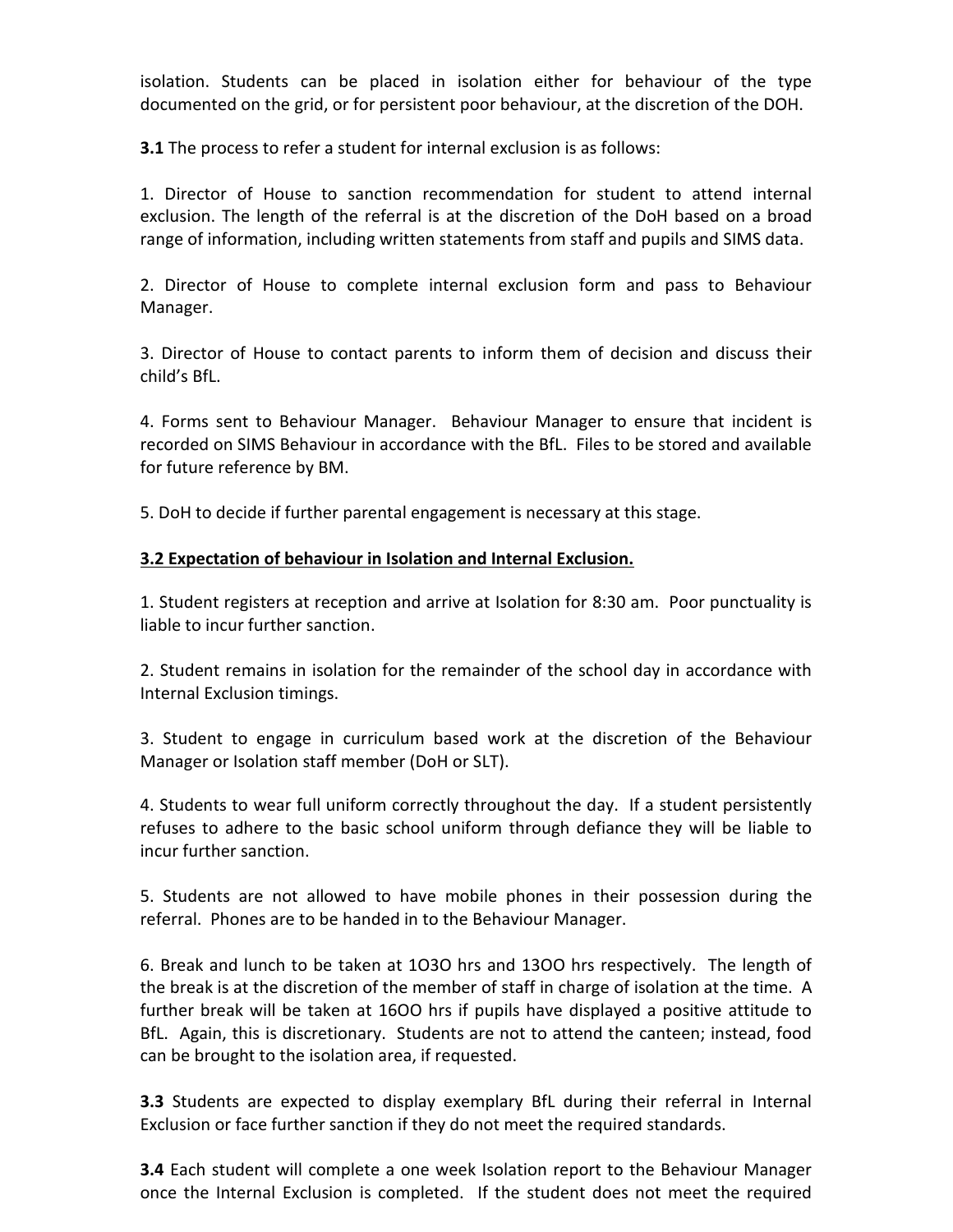improvement having completed a week of Isolation report they will be liable to further sanction at the discretion of the behaviour manager and DoH.

## **4. On Call / Removed from Lesson**

Any member of staff can use the on-call system to remove a student from the lesson, as long as the correct procedures have been observed and the sanction is used in a graduated manner. On isolated occasions, the use of on call without preceding steps may be justified, should the student's behaviour mean that their position in the class is untenable.

The member of staff who is on-call will arrive at the lesson or location and will begin by first speaking with the student to establish the details of the on-call. The person on-call will also speak to the member of staff, before the student is removed.

At this point the student will be taken away and placed at the back of a Sixth Form lesson, or another suitable location. Any student who is on-called and removed from the lesson will have a letter sent home automatically. The student will also receive an on call detention as a result if their actions. The school office will make an entry onto SIMS to reflect that the student was On-Call. However, it is the responsibility of the member of staff to also record the incident on SIMS so that the context of the incident can be explained and an on call detention is logged on to the SIMS system.

## **4.1 Requesting On-Call (steps to be taken)**

1. Phone the school office either on the internal phone system – press 0 (zero) or by telephoning through to the school switchboard – 01442 217277

2. Give the name of the student who is on-call and the room / area that the person who

is on-call can be found e.g. *Please can you send on-call to Room 13 for John Smith.*

3. When on-call arrive explain the situation

4. Record the incident on SIMS as a Same Say Detention (SDD) on SIMS as outlined in this booklet.

5. Attend the on call sanction in the Learning Support Centre (LSC) to complete a Restorative Justice conversation with the student.

## **5. Further support for the student:**

- 1. LSC referral (respite from certain lessons for a 6 week block of time)
- 2. Behaviour Reports (reporting to a variety of members of staff)
- 3. Trustees' Referral meeting (held once per half term)
- 4. College placements (if deemed suitable and appropriate by the Intervention team)
- 5. PSP (completed by the Alternative Provision manager)
- 6. Inclusion intervention (to be discussed at Inclusion meetings)
- 7. Outreach (DESC)
- 8. STEP 2 referrals
- 9. FFA assessments (should a specific need within the family be a driving factor)
- 10. 'Roots and Fruits' and 'Predict and Prevent' plans, in line with HCC STEPS
- 11. Work experience placements
- 12. Temporary respite at another school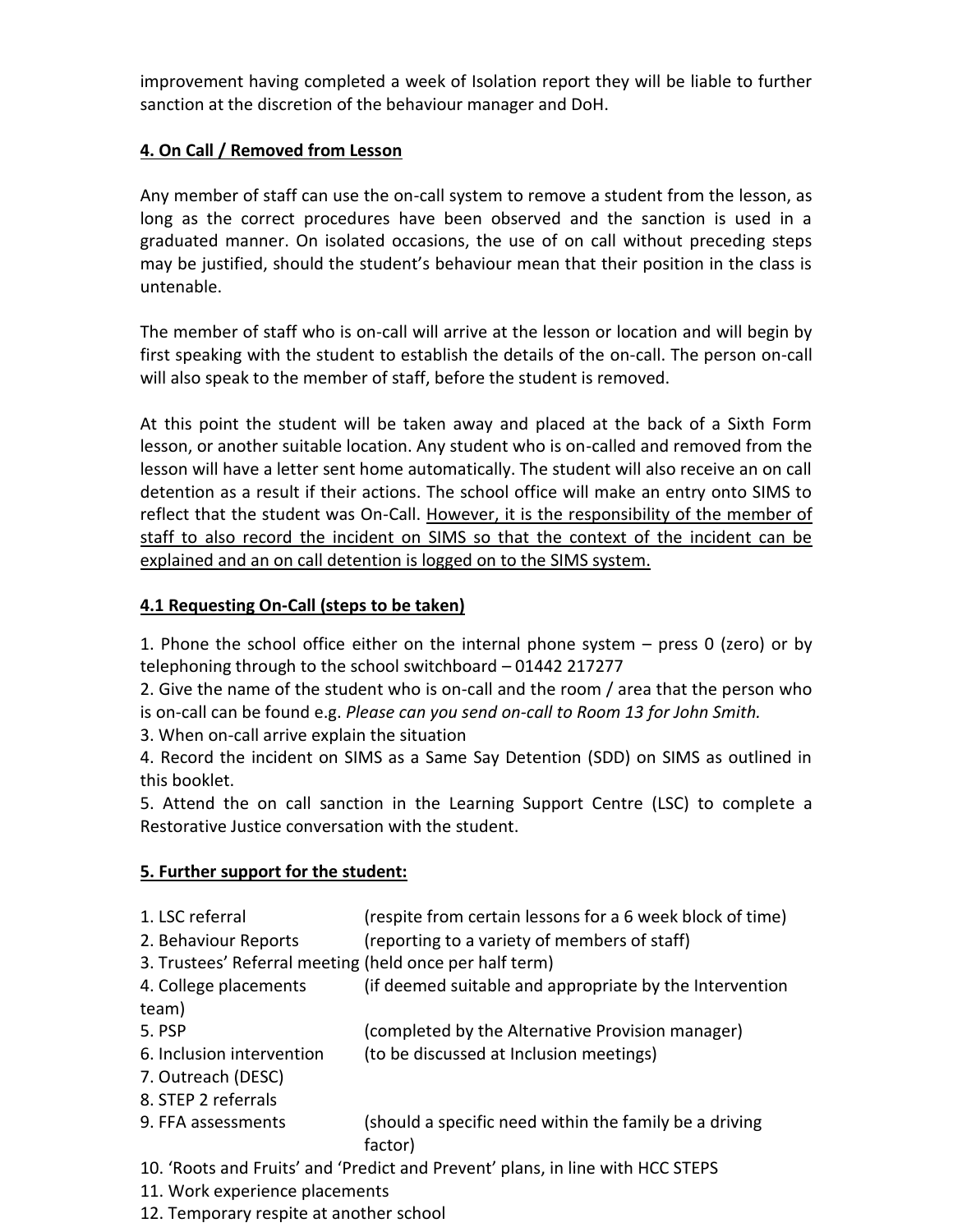13. In House/DESC 'Hub'

14. Reduced timetable (only ever as a temporary measure, with a view to moving up to full time)

*The above list is not exhaustive and additional opportunities for support may emerge at any point.*

## **6. Graduation**

At Key Stage 3, students are part of our graduation process. Throughout Year 7 and Year 8, parents/carers of students who are deemed to have a very poor attitude to learning by their DOH are asked to attend meetings with relevant school staff and members of the Trust Board.

**6.1** The purpose of these meetings is to assist the students in correcting their behaviour. Representatives of the Trust Board will quality assure the school's support mechanisms and, if necessary, hold the school to account for their implementation. If a student has not improved their attitude to learning by the final (third) set of reports, the Head teacher will make a decision, in consultation with other senior staff and members of the Trust Board, as to whether or not they should be directed to our in House 'Hub'.

**6.2** Although attitude to learning is the primary criterion for making a decision as to whether a student should move into the Hub, the school may also take the student's behaviour log into account.

#### **7. Allegations against staff**

**7.1** Any member of staff who speaks to a parent/carer who is unhappy with any aspect of the school's work will clarify whether the parent/carer is putting forward a **concern**, a **complaint**, or an **allegation**.

**7.2** A concern will be treated as something that needs to be addressed by the relevant member(s) of staff, a complaint will follow the procedures set out in the school's complaints policy and an allegation will be treated as an assertion that a member of staff has broken the law through their conduct.

**7.3** In the event of an allegation being made, staff will clarify the fact that an allegation means a legal transgression. The parent/carer will then be asked if (s)he would still like to take the matter further.

**7.4** Parents/Carers will be made aware at this point that any allegation that is subsequently found to be malicious may have consequences for the student and the parent/carer. The school may permanently exclude a student in such circumstances. Should a parent/carer be culpable of making such an allegation, the matter will be referred to the police.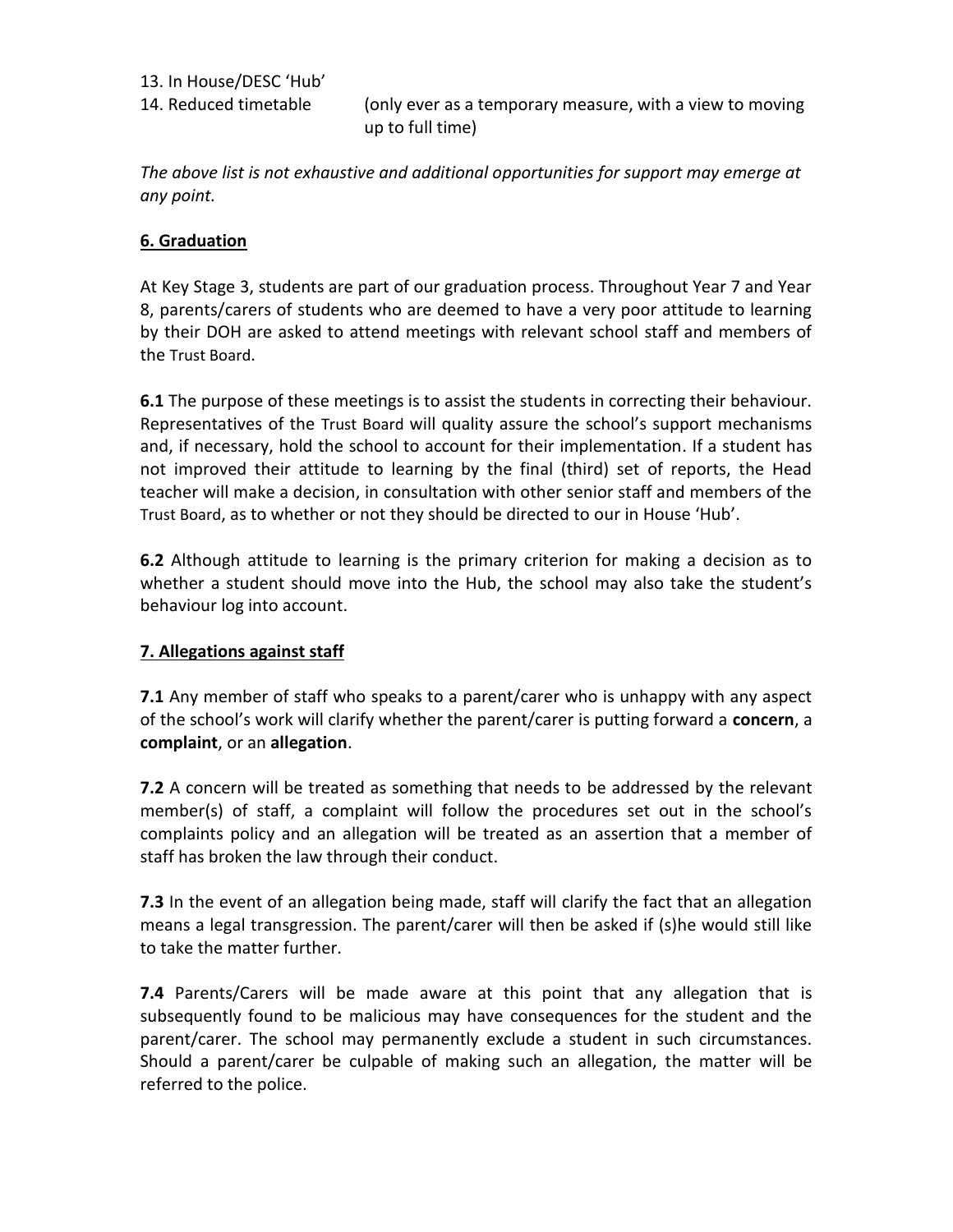## **8. Social Media**

We believe that behavioural issues that stem from social media can only be effectively addressed in partnership with parents. In the event of any issues on Facebook, Snapchat or Instagram, we would expect parents to have addressed the following:

**8.1** The source of any abusive messages should be blocked.

**8.2** The source of any abusive messages should be reported, using the platform's own reporting mechanisms.

**8.3** Privacy settings should be configured to trusted sources only.

**8.3** If the child is under 13, they should not be using the platforms; parents should remove their access.

**8.4** Particularly abusive content should be reported to the police on 101.

**8.5** Any messages sent during anti-social hours (e.g. 3:00 a.m.) should lead to the parent/carer of the sender taking measures to prevent nocturnal access

**8.6** If the above steps have been taken, then the school should be informed, with printouts provided.

**8.7** If a child has been victimised through an abusive clip on YouTube, the school and the police should be informed immediately, once the abuse has been flagged up to the platform via YouTube's reporting mechanisms.

**8.8** The parents/carers of children sending or receiving compromising, intimate images will be informed as soon as we become aware. Any requests for such images will be dealt with severely, as a breach of the school's code of conduct. Although individual circumstances may differ, this would broadly involve the parents/carer seeing these requests, a period of internal exclusion, a RAMP (if considered appropriate) and the involvement of the police (if considered appropriate). Any students making such requests will not be allowed to be in possession of a mobile device at Longdean.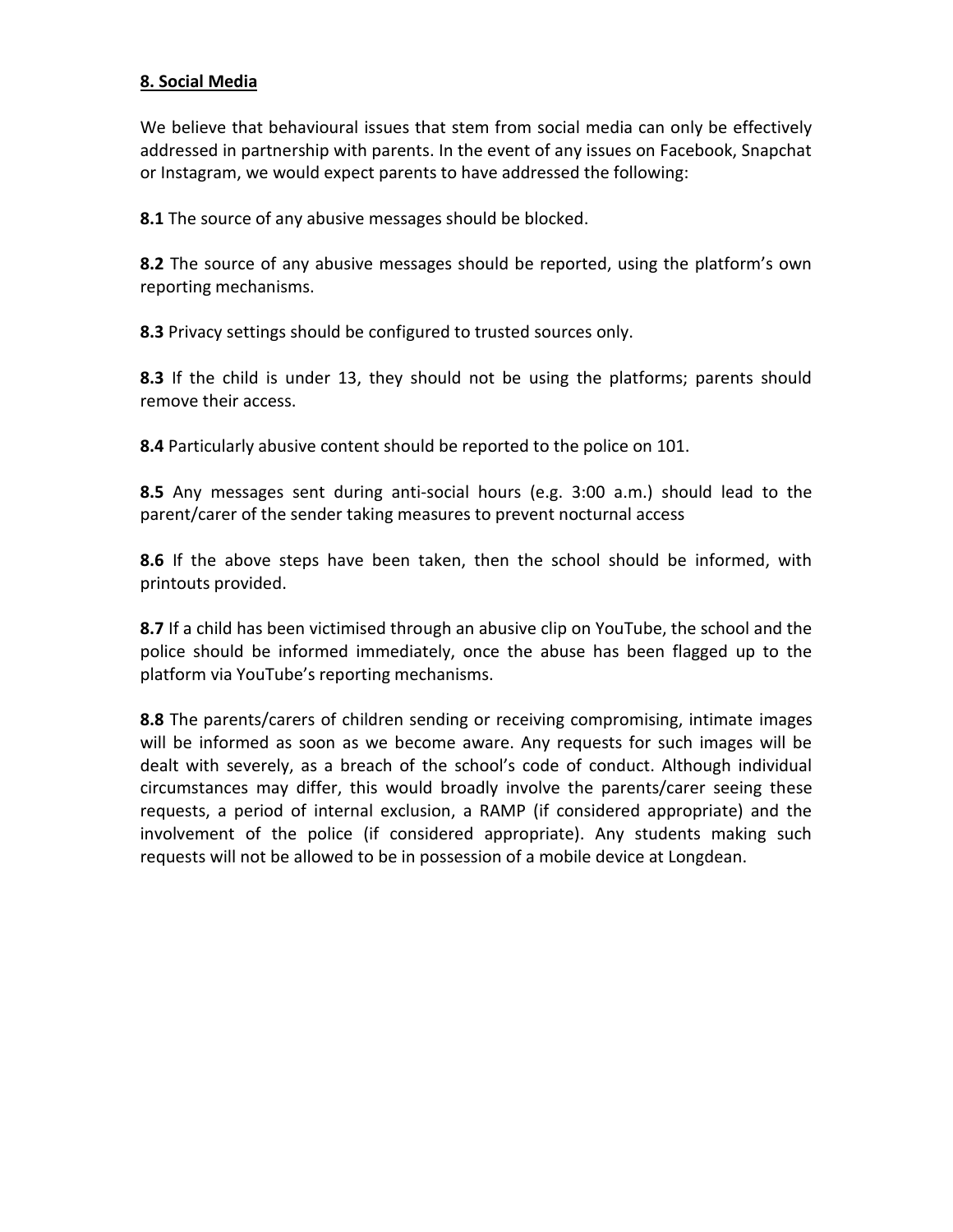## **9. Covid-19**

The return to school following the covid-19 pandemic means that a number of points now need to be considered, in relation to students' conduct on site. These points are made with the safety and well-being of students and staff in mind. The normal rules, sanctions and rewards will apply, but points specific t this context are outlined below. These points are intended as guidance. They are therefore not exhaustive and situations will still be dealt with on a case by case basis.

**9.1** Students will be given guidance on expectations around how they need to adjust their behaviour. This will come through assemblies, dialogue in class, communication with parents and signage. Having been given the guidance, it is expected that students now incorporate this into their own conduct on the school site.

**9.2** Students are to follow the signage around the school, in closing that which relates to the one-way system.

**9.3** Students must follow any guidance around distancing given by staff.

**9.4** We recognise that sometimes; young people may unintentionally make mistakes over distancing guidance and other aspects of their behaviour that could be deemed 'new'. If a student contravenes the guidance unintentionally, the situation can be dealt with at the discretion of staff, depending on how serious the transgression is. If staff feel that the transgression is serious, then the sanction stages will apply. This may begin at any level from C1-C5. At the minor end of the spectrum, it may be that a conversation will suffice, provided the student is suitably reflective in their response.

**9.5** Should the same apparently unintentional mistake occur as part as a wider pattern, the student will be placed in isolation, on the basis that they are a risk to the wider school community.

**9.6** Deliberate breaches of guidance relating to covid-19 are immediately serious, in that they constitute a health risk to others on site. In such instances, a student will immediately be asked to write a statement over their actions in isolation, where they are liable to remain for the rest of the day. If the breach is deemed to be more serious, then further days in isolation will be undertaken and a fixed term exclusion may be issued.

**9.7** Deliberate coughing or spitting at others, either maliciously or as a 'joke', will be dealt with extremely seriously. This will be regarded as 'assault' and as such, should it be directed at a staff, then the student is immediately liable to receive a C6 sanction. While coughing between students in the name of 'banter' may seem less serious, this can still be regarded as a C5 offence, with sanctions applied accordingly.

**9.8** Students who conduct themselves well in relation to these new guidelines will be praised for their efforts and the same range of positive recognition for behaviour applies, in terms of positive contact with parents, letters and postcards.

**9.9** The normal rules around phone use in school still apply, although at the present time they will be returned on the same day.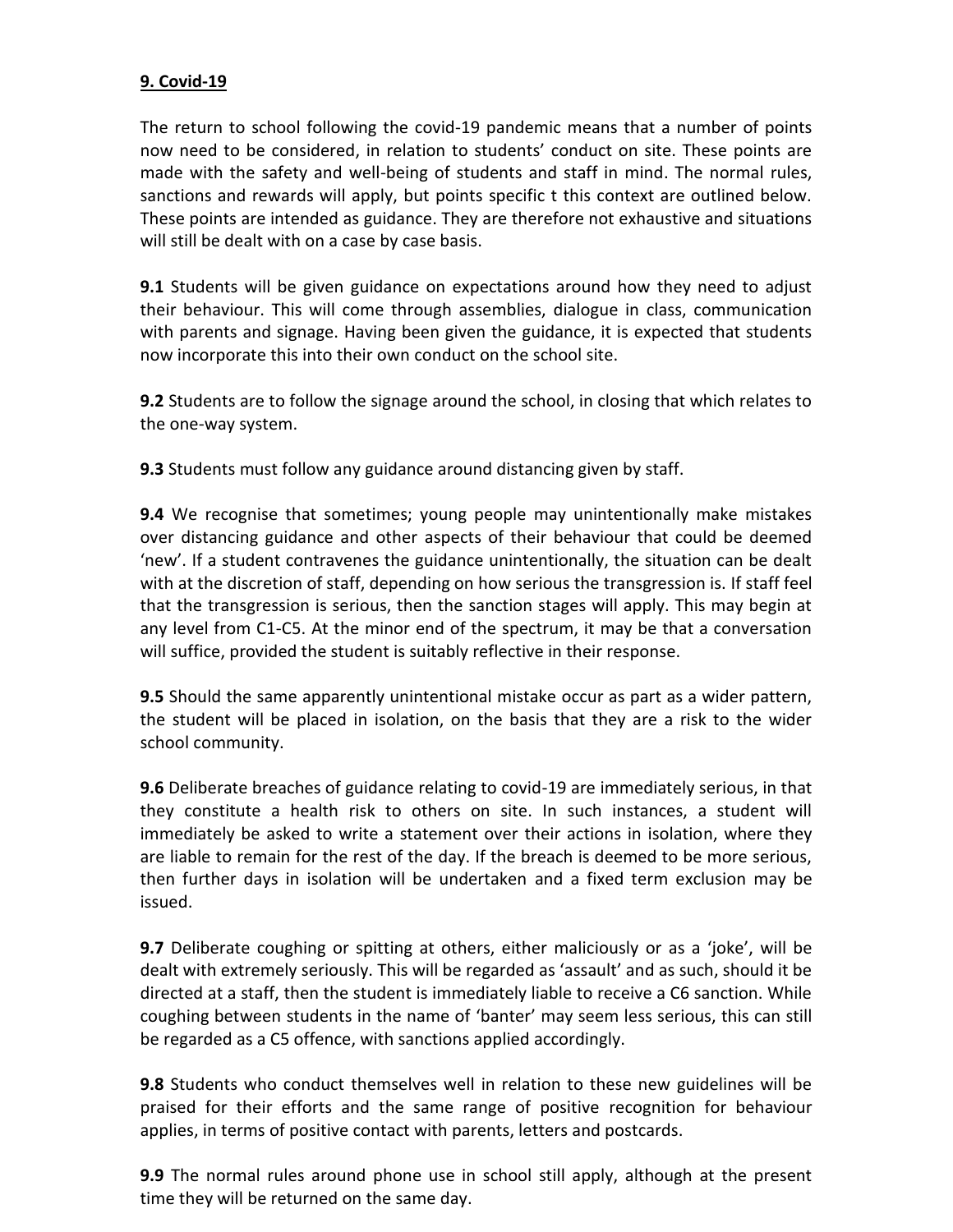

**THE READ** 

# **Rewards**



 $H$ 

Maths &<br>Computing

| <b>Rewards</b>              |                  | <b>Behaviour</b>                                                                                                           | <b>Reward</b>                                                   |
|-----------------------------|------------------|----------------------------------------------------------------------------------------------------------------------------|-----------------------------------------------------------------|
|                             | R1               | Good work in the                                                                                                           | <b>Stamp in planner</b>                                         |
|                             |                  | classroom/homework                                                                                                         | (1 House point)                                                 |
|                             | R <sub>1</sub> a | <b>30 House points</b>                                                                                                     | <b>Bronze Certificate</b>                                       |
|                             | R <sub>1</sub> b | <b>100 House points</b>                                                                                                    | <b>Silver Certificate</b>                                       |
|                             | <b>R1c</b>       | <b>200 House points</b>                                                                                                    | <b>Gold Certificate</b>                                         |
|                             | <b>R1d</b>       | <b>300 House points</b>                                                                                                    | <b>Platinum</b><br><b>Certificate</b>                           |
|                             | <b>R1e</b>       | <b>400 House points</b>                                                                                                    | <b>Diamond</b><br><b>Certificate</b>                            |
|                             | R1f              | <b>500 House points</b>                                                                                                    | <b>Headteacher's</b><br>award                                   |
| Like                        | <b>R2</b>        | <b>Student of the lesson</b>                                                                                               | <b>Noted on drop</b><br>down menu.                              |
|                             | <b>R3</b>        | Very good work/                                                                                                            | <b>Letter of</b>                                                |
| Like                        |                  | excellent effort                                                                                                           | commendation                                                    |
| Like                        |                  | No behaviour points in a                                                                                                   | from the                                                        |
|                             |                  | term                                                                                                                       | <b>Headteacher</b>                                              |
| <b>Like</b><br>Like         | <b>R4</b>        | 100% attendance                                                                                                            | <b>Attendance prizes,</b><br>through the 100%<br>prize draw     |
| <b>Like</b><br>Like<br>Like | <b>R5</b>        | <b>Representing the school in</b><br>extra curricular activities:<br>Sport, Drama, Music, Dance,<br><b>Public Speaking</b> | <b>School Colours</b>                                           |
| Like<br>Like                | <b>R6</b>        | <b>Exceptional attainment in a</b><br>specific curriculum area over<br>the course of the year/time<br>at Longdean.         | <b>Award at annual</b><br><b>Presentation</b><br><b>Evening</b> |

**Consequences**